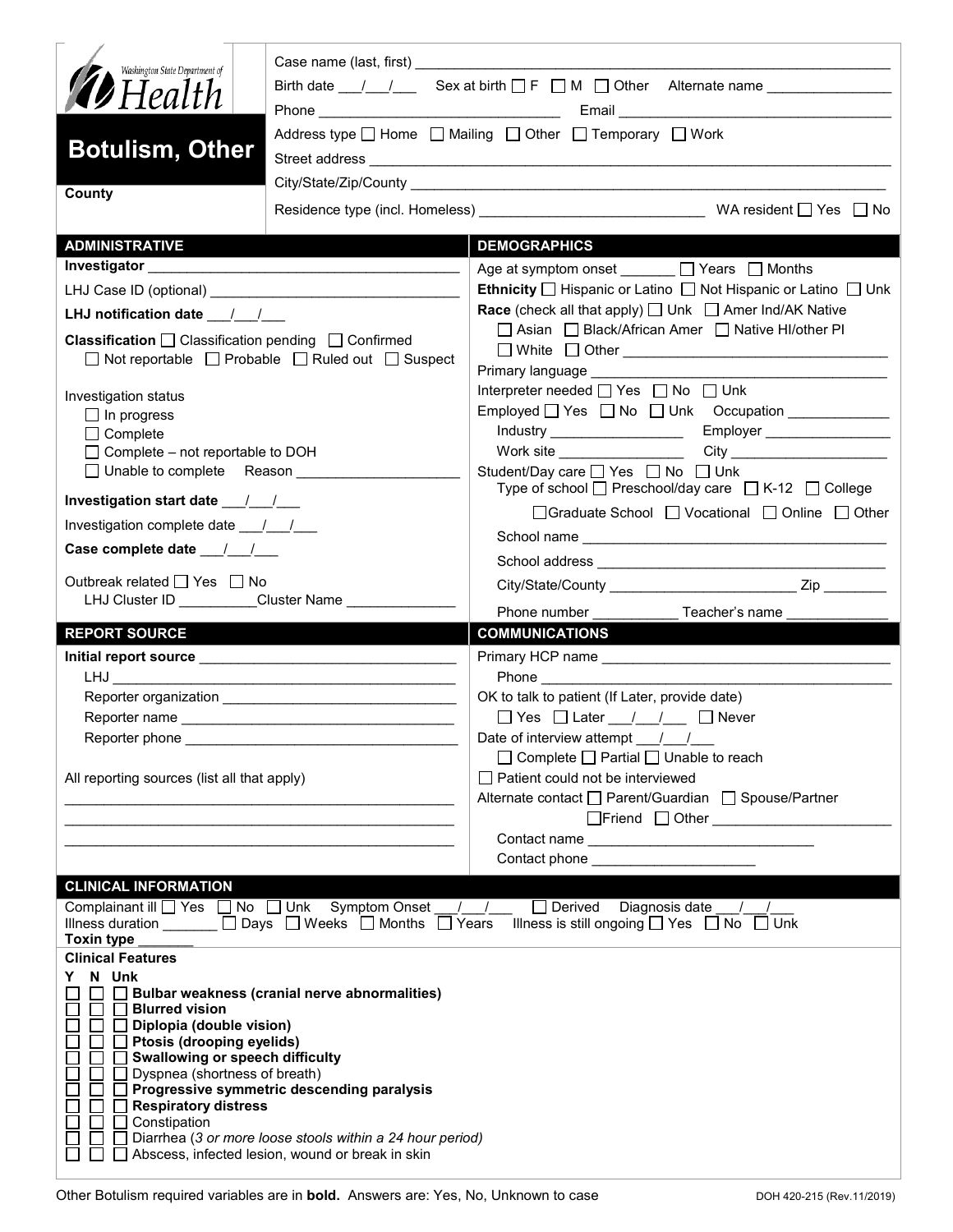Case Name \_\_\_\_\_\_\_\_\_\_\_\_\_\_\_\_\_\_\_\_\_\_\_\_\_\_\_\_\_\_\_\_\_\_\_ LHJ Case ID \_\_\_\_\_\_\_\_\_\_\_\_\_\_\_\_\_\_\_\_\_\_\_\_\_\_\_\_\_\_\_\_\_\_\_

| <b>Predisposing Conditions</b><br>Y N Unk                                                                                                                                                               |                                                                                                                          |                                               |                               |            |                                  |                                                                |           |             |
|---------------------------------------------------------------------------------------------------------------------------------------------------------------------------------------------------------|--------------------------------------------------------------------------------------------------------------------------|-----------------------------------------------|-------------------------------|------------|----------------------------------|----------------------------------------------------------------|-----------|-------------|
| $\Box$ $\Box$ Gastric surgery or gastrectomy in past                                                                                                                                                    |                                                                                                                          |                                               |                               |            |                                  |                                                                |           |             |
| Hospitalization                                                                                                                                                                                         |                                                                                                                          |                                               |                               |            |                                  |                                                                |           |             |
| Y N Unk<br>$\mathsf{L}$                                                                                                                                                                                 | $\Box$ Hospitalized at least overnight for this illness Facility name                                                    |                                               |                               |            |                                  |                                                                |           |             |
|                                                                                                                                                                                                         | Hospital admission date ___/___/____ Discharge ___/___/___                                                               |                                               |                               | <b>HRN</b> |                                  |                                                                |           |             |
|                                                                                                                                                                                                         | Disposition $\Box$ Another acute care hospital $\Box$ Died in hospital $\Box$ Long term acute care facility              |                                               |                               |            |                                  |                                                                |           |             |
|                                                                                                                                                                                                         | $\Box$ Long term care facility $\Box$ Non-healthcare (home) $\Box$ Unk<br>$\Box$ Other                                   |                                               |                               |            |                                  |                                                                |           |             |
|                                                                                                                                                                                                         |                                                                                                                          |                                               |                               |            |                                  |                                                                |           |             |
|                                                                                                                                                                                                         | Mechanical ventilation or intubation required                                                                            |                                               |                               |            |                                  |                                                                |           |             |
|                                                                                                                                                                                                         | Still hospitalized As of / /                                                                                             |                                               |                               |            |                                  |                                                                |           |             |
| N Unk                                                                                                                                                                                                   |                                                                                                                          |                                               |                               |            |                                  |                                                                |           |             |
| $\Box$ Died of this illness                                                                                                                                                                             |                                                                                                                          | Death date $\_/-/-$                           |                               |            |                                  | Please fill in the death date information on the Person Screen |           |             |
|                                                                                                                                                                                                         | Autopsy performed                                                                                                        |                                               |                               |            |                                  |                                                                |           |             |
| $\Box$ $\Box$                                                                                                                                                                                           | Death certificate lists disease as a cause of death or a significant contributing condition                              |                                               |                               |            |                                  |                                                                |           |             |
|                                                                                                                                                                                                         | Location of death $\Box$ Outside of hospital (e.g., home or in transit to the hospital) $\Box$ Emergency department (ED) |                                               |                               |            |                                  |                                                                |           |             |
|                                                                                                                                                                                                         |                                                                                                                          | $\Box$ Inpatient ward $\Box$ ICU $\Box$ Other |                               |            |                                  |                                                                |           |             |
|                                                                                                                                                                                                         | RISK AND RESPONSE (Ask about exposures 12 hours - 7 days before symptom onset)                                           |                                               |                               |            |                                  |                                                                |           |             |
| <b>Travel</b>                                                                                                                                                                                           | Setting 1                                                                                                                |                                               |                               | Setting 2  |                                  |                                                                | Setting 3 |             |
| Travel out of:                                                                                                                                                                                          | County/City _____________________                                                                                        |                                               |                               |            | County/City ____________________ |                                                                |           | County/City |
|                                                                                                                                                                                                         |                                                                                                                          |                                               |                               |            | State                            |                                                                |           |             |
|                                                                                                                                                                                                         | Country ______________________                                                                                           |                                               |                               |            |                                  |                                                                |           |             |
| Destination name                                                                                                                                                                                        | Other                                                                                                                    |                                               | Other                         |            |                                  | Other                                                          |           |             |
| Start and end dates                                                                                                                                                                                     | $\frac{1}{2}$<br>to                                                                                                      |                                               |                               | to         |                                  |                                                                | to        |             |
| <b>Risk and Exposure Information</b>                                                                                                                                                                    |                                                                                                                          |                                               |                               |            |                                  |                                                                |           |             |
| N Unk<br>Y                                                                                                                                                                                              |                                                                                                                          |                                               |                               |            |                                  |                                                                |           |             |
|                                                                                                                                                                                                         | $\Box$ $\Box$ Is case a recent foreign arrival (e.g. immigrant, refugee, adoptee, visitor)  Country _____________        |                                               |                               |            |                                  |                                                                |           |             |
|                                                                                                                                                                                                         | $\Box$ Does the case know anyone else with similar symptoms or illness<br>Onset date, shared meals, relationship, etc.   |                                               |                               |            |                                  |                                                                |           |             |
|                                                                                                                                                                                                         | □ □ High-risk food exposure (e.g., home-canned, vacuum-packed, preserved meat or fish, food in oil)                      |                                               |                               |            |                                  |                                                                |           |             |
|                                                                                                                                                                                                         | $\Box$ Injected drugs not prescribed by a doctor, even if only once or a few times Describe                              |                                               |                               |            |                                  |                                                                |           |             |
|                                                                                                                                                                                                         | $\Box$ Non-injection street drug use                                                                                     |                                               |                               |            |                                  |                                                                |           |             |
|                                                                                                                                                                                                         | $\Box$ Contaminated wound during the 2 weeks before onset of symptoms                                                    |                                               |                               |            |                                  |                                                                |           |             |
|                                                                                                                                                                                                         | $\Box$ Source of botulism exposure suspected                                                                             |                                               |                               |            |                                  |                                                                |           |             |
| Food<br>Inhalation                                                                                                                                                                                      |                                                                                                                          |                                               |                               |            |                                  |                                                                |           |             |
| Wound                                                                                                                                                                                                   |                                                                                                                          |                                               |                               |            |                                  |                                                                |           |             |
|                                                                                                                                                                                                         |                                                                                                                          |                                               |                               |            |                                  |                                                                |           |             |
|                                                                                                                                                                                                         |                                                                                                                          |                                               |                               |            |                                  |                                                                |           |             |
| Food Exposure - Food exposure timeframe: 12 hours to 7 days prior to onset of illness. Only ask about detailed food<br>exposures if no risk exposure is identified, but Foodborne Botulism is suspected |                                                                                                                          |                                               |                               |            |                                  |                                                                |           |             |
| Sources of food                                                                                                                                                                                         |                                                                                                                          |                                               |                               |            |                                  |                                                                |           |             |
|                                                                                                                                                                                                         | Ethnic specialty markets                                                                                                 |                                               | Name, location, dates shopped |            |                                  | Name, location, dates shopped                                  |           |             |
|                                                                                                                                                                                                         |                                                                                                                          |                                               |                               |            |                                  |                                                                |           |             |
|                                                                                                                                                                                                         | Farmer's markets or                                                                                                      |                                               |                               |            |                                  |                                                                |           |             |
|                                                                                                                                                                                                         | purchases at a farm<br>Grocery store or                                                                                  |                                               |                               |            |                                  |                                                                |           |             |
|                                                                                                                                                                                                         | supermarket                                                                                                              |                                               |                               |            |                                  |                                                                |           |             |
|                                                                                                                                                                                                         | Health food; Co-op; Fish<br>or meat specialty shop                                                                       |                                               |                               |            |                                  |                                                                |           |             |
|                                                                                                                                                                                                         | School or institution                                                                                                    |                                               |                               |            |                                  |                                                                |           |             |
|                                                                                                                                                                                                         | Small or mini market,                                                                                                    |                                               |                               |            |                                  |                                                                |           |             |
|                                                                                                                                                                                                         | convenience store                                                                                                        |                                               |                               |            |                                  |                                                                |           |             |
| Warehouse store                                                                                                                                                                                         |                                                                                                                          |                                               |                               |            |                                  |                                                                |           |             |
| Other                                                                                                                                                                                                   |                                                                                                                          |                                               |                               |            |                                  |                                                                |           |             |
|                                                                                                                                                                                                         |                                                                                                                          |                                               |                               |            |                                  |                                                                |           |             |
| Other                                                                                                                                                                                                   |                                                                                                                          |                                               |                               |            |                                  |                                                                |           |             |
|                                                                                                                                                                                                         |                                                                                                                          |                                               |                               |            |                                  |                                                                |           |             |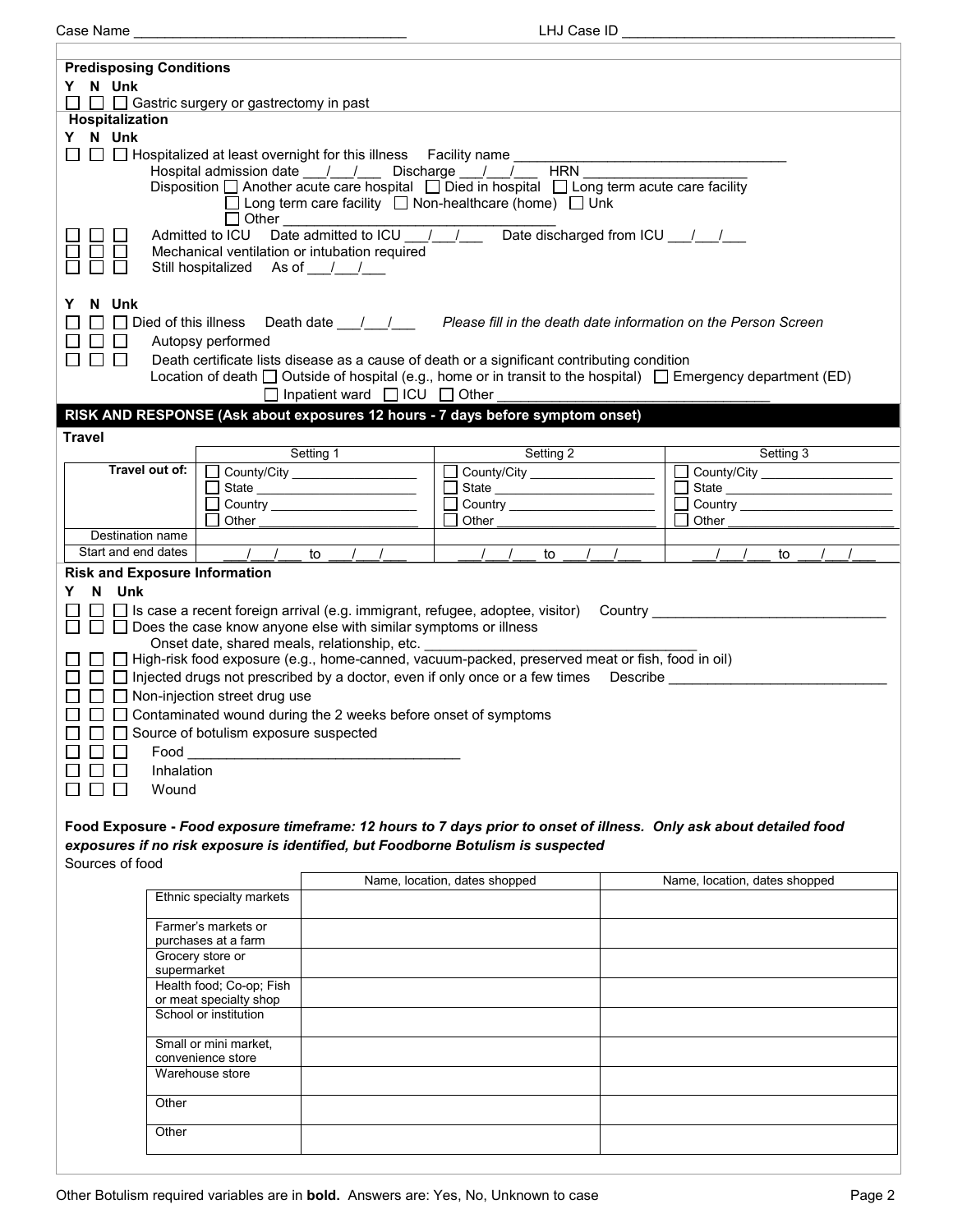| M N Unk                                                                                                                                                                                                  |                                                                |                                                                                                                                                                                                                                                                                                                                                                                                                    |                                                                                                                         |                                 |  |
|----------------------------------------------------------------------------------------------------------------------------------------------------------------------------------------------------------|----------------------------------------------------------------|--------------------------------------------------------------------------------------------------------------------------------------------------------------------------------------------------------------------------------------------------------------------------------------------------------------------------------------------------------------------------------------------------------------------|-------------------------------------------------------------------------------------------------------------------------|---------------------------------|--|
| During food exposure timeframe, did you eat food outside the home (including take-out)<br>Restaurant (type: Asian; BBQ/Steak/Grill; Breakfast/Brunch/Diner; Chinese; Fast food; French; Indian; Italian; |                                                                |                                                                                                                                                                                                                                                                                                                                                                                                                    |                                                                                                                         |                                 |  |
|                                                                                                                                                                                                          |                                                                |                                                                                                                                                                                                                                                                                                                                                                                                                    | Jamaican/Cuban/Caribbean; Mexican; Middle Eastern/Arabic/Lebanese; Seafood; Sushi; Vegetarian/Vegan; Other)             |                                 |  |
|                                                                                                                                                                                                          | Name, location                                                 | Date and time<br>(mm/dd/yyyy ##:## AM/PM)                                                                                                                                                                                                                                                                                                                                                                          | Foods eaten                                                                                                             | <b>Type</b><br>(see list above) |  |
|                                                                                                                                                                                                          |                                                                |                                                                                                                                                                                                                                                                                                                                                                                                                    |                                                                                                                         |                                 |  |
|                                                                                                                                                                                                          |                                                                |                                                                                                                                                                                                                                                                                                                                                                                                                    |                                                                                                                         |                                 |  |
|                                                                                                                                                                                                          |                                                                |                                                                                                                                                                                                                                                                                                                                                                                                                    |                                                                                                                         |                                 |  |
|                                                                                                                                                                                                          |                                                                |                                                                                                                                                                                                                                                                                                                                                                                                                    |                                                                                                                         |                                 |  |
|                                                                                                                                                                                                          |                                                                |                                                                                                                                                                                                                                                                                                                                                                                                                    |                                                                                                                         |                                 |  |
|                                                                                                                                                                                                          |                                                                |                                                                                                                                                                                                                                                                                                                                                                                                                    |                                                                                                                         |                                 |  |
|                                                                                                                                                                                                          |                                                                |                                                                                                                                                                                                                                                                                                                                                                                                                    |                                                                                                                         |                                 |  |
| M N Unk<br>Y                                                                                                                                                                                             |                                                                |                                                                                                                                                                                                                                                                                                                                                                                                                    | <b>Details</b>                                                                                                          |                                 |  |
| .                                                                                                                                                                                                        | <b>Exposure and Transmission Summary</b>                       | Group meal (e.g., potluck, reception) ______                                                                                                                                                                                                                                                                                                                                                                       |                                                                                                                         |                                 |  |
| Y N Unk                                                                                                                                                                                                  |                                                                |                                                                                                                                                                                                                                                                                                                                                                                                                    |                                                                                                                         |                                 |  |
|                                                                                                                                                                                                          |                                                                |                                                                                                                                                                                                                                                                                                                                                                                                                    | $\Box$ Epidemiologic link (e.g., ingestion of home-canned food within the previous 48 hours)                            |                                 |  |
|                                                                                                                                                                                                          |                                                                |                                                                                                                                                                                                                                                                                                                                                                                                                    | $\Box$ $\Box$ Ingestion of the same food as persons who have laboratory-confirmed botulism                              |                                 |  |
|                                                                                                                                                                                                          |                                                                |                                                                                                                                                                                                                                                                                                                                                                                                                    | Likely geographic region of exposure $\square$ In Washington - county ____________ $\square$ Other state ____________   |                                 |  |
|                                                                                                                                                                                                          |                                                                |                                                                                                                                                                                                                                                                                                                                                                                                                    |                                                                                                                         |                                 |  |
|                                                                                                                                                                                                          |                                                                |                                                                                                                                                                                                                                                                                                                                                                                                                    | International travel related □ During entire exposure period □ During part of exposure period □ No international travel |                                 |  |
|                                                                                                                                                                                                          |                                                                |                                                                                                                                                                                                                                                                                                                                                                                                                    |                                                                                                                         |                                 |  |
|                                                                                                                                                                                                          |                                                                |                                                                                                                                                                                                                                                                                                                                                                                                                    | Suspected exposure type □ Foodborne □ Unk □ Other _______________________________                                       |                                 |  |
|                                                                                                                                                                                                          |                                                                |                                                                                                                                                                                                                                                                                                                                                                                                                    | Suspected exposure setting □ Day care/Childcare □ School (not college) □ Doctor's office □ Hospital ward □ Hospital ER  |                                 |  |
|                                                                                                                                                                                                          |                                                                |                                                                                                                                                                                                                                                                                                                                                                                                                    | □ Hospital outpatient facility □ Home □ Work □ College □ Military □ Correctional facility □ Place of worship            |                                 |  |
|                                                                                                                                                                                                          |                                                                |                                                                                                                                                                                                                                                                                                                                                                                                                    | □ Laboratory □ Long term care facility □ Homeless/shelter □ Social event □ Large public gathering □ Restaurant          |                                 |  |
|                                                                                                                                                                                                          |                                                                | $\fbox{ Hotel/motel/hostel } \fbox{ Other } \underline{\hbox{ I} \fbox{ Other } \underline{\hbox{ I} \fbox{ I} \fbox{ Other } \hbox{ I} \fbox{ I} \fbox{ O}} } \fbox{ I} \fbox{ I} \fbox{ I} \fbox{ I} \fbox{ I} \fbox{ I} \fbox{ I} \fbox{ I} \fbox{ I} \fbox{ I} \fbox{ I} \fbox{ I} \fbox{ I} \fbox{ I} \fbox{ I} \fbox{ I} \fbox{ I} \fbox{ I} \fbox{ I} \fbox{ I} \fbox{ I} \fbox{ I} \fbox{ I} \fbox{ I} \f$ |                                                                                                                         |                                 |  |
|                                                                                                                                                                                                          |                                                                |                                                                                                                                                                                                                                                                                                                                                                                                                    |                                                                                                                         |                                 |  |
| <b>Exposure summary</b>                                                                                                                                                                                  |                                                                |                                                                                                                                                                                                                                                                                                                                                                                                                    |                                                                                                                         |                                 |  |
|                                                                                                                                                                                                          |                                                                |                                                                                                                                                                                                                                                                                                                                                                                                                    |                                                                                                                         |                                 |  |
|                                                                                                                                                                                                          |                                                                |                                                                                                                                                                                                                                                                                                                                                                                                                    |                                                                                                                         |                                 |  |
|                                                                                                                                                                                                          |                                                                |                                                                                                                                                                                                                                                                                                                                                                                                                    |                                                                                                                         |                                 |  |
|                                                                                                                                                                                                          |                                                                |                                                                                                                                                                                                                                                                                                                                                                                                                    |                                                                                                                         |                                 |  |
|                                                                                                                                                                                                          |                                                                |                                                                                                                                                                                                                                                                                                                                                                                                                    |                                                                                                                         |                                 |  |
|                                                                                                                                                                                                          |                                                                |                                                                                                                                                                                                                                                                                                                                                                                                                    |                                                                                                                         |                                 |  |
|                                                                                                                                                                                                          | <b>Public Health Interventions/Actions</b>                     |                                                                                                                                                                                                                                                                                                                                                                                                                    |                                                                                                                         |                                 |  |
| N Unk<br>Y                                                                                                                                                                                               |                                                                |                                                                                                                                                                                                                                                                                                                                                                                                                    |                                                                                                                         |                                 |  |
|                                                                                                                                                                                                          | $\Box$ Notify others potentially exposed                       | Date initiated $\frac{1}{\sqrt{1-\frac{1}{2}}}$                                                                                                                                                                                                                                                                                                                                                                    |                                                                                                                         |                                 |  |
|                                                                                                                                                                                                          | □ □ Letter sent Date / /<br>□ □ Any other public health action |                                                                                                                                                                                                                                                                                                                                                                                                                    |                                                                                                                         |                                 |  |
| <b>TREATMENT</b>                                                                                                                                                                                         |                                                                |                                                                                                                                                                                                                                                                                                                                                                                                                    |                                                                                                                         |                                 |  |
| Y N Unk                                                                                                                                                                                                  |                                                                |                                                                                                                                                                                                                                                                                                                                                                                                                    |                                                                                                                         |                                 |  |
| Specify antitoxin                                                                                                                                                                                        | $\Box$ $\Box$ Did patient receive prophylaxis/treatment        |                                                                                                                                                                                                                                                                                                                                                                                                                    | Treatment start date ___/___/ _____ Treatment end date ___/___/ ___                                                     |                                 |  |
| Other medication                                                                                                                                                                                         |                                                                |                                                                                                                                                                                                                                                                                                                                                                                                                    |                                                                                                                         |                                 |  |
| <b>NOTES</b>                                                                                                                                                                                             |                                                                |                                                                                                                                                                                                                                                                                                                                                                                                                    |                                                                                                                         |                                 |  |
|                                                                                                                                                                                                          |                                                                |                                                                                                                                                                                                                                                                                                                                                                                                                    |                                                                                                                         |                                 |  |
|                                                                                                                                                                                                          |                                                                |                                                                                                                                                                                                                                                                                                                                                                                                                    |                                                                                                                         |                                 |  |
|                                                                                                                                                                                                          |                                                                |                                                                                                                                                                                                                                                                                                                                                                                                                    |                                                                                                                         |                                 |  |
|                                                                                                                                                                                                          |                                                                |                                                                                                                                                                                                                                                                                                                                                                                                                    |                                                                                                                         |                                 |  |
|                                                                                                                                                                                                          |                                                                |                                                                                                                                                                                                                                                                                                                                                                                                                    |                                                                                                                         |                                 |  |
|                                                                                                                                                                                                          |                                                                |                                                                                                                                                                                                                                                                                                                                                                                                                    |                                                                                                                         |                                 |  |
|                                                                                                                                                                                                          |                                                                |                                                                                                                                                                                                                                                                                                                                                                                                                    |                                                                                                                         |                                 |  |
|                                                                                                                                                                                                          |                                                                |                                                                                                                                                                                                                                                                                                                                                                                                                    |                                                                                                                         |                                 |  |

Case Name \_\_\_\_\_\_\_\_\_\_\_\_\_\_\_\_\_\_\_\_\_\_\_\_\_\_\_\_\_\_\_\_\_\_\_ LHJ Case ID \_\_\_\_\_\_\_\_\_\_\_\_\_\_\_\_\_\_\_\_\_\_\_\_\_\_\_\_\_\_\_\_\_\_\_